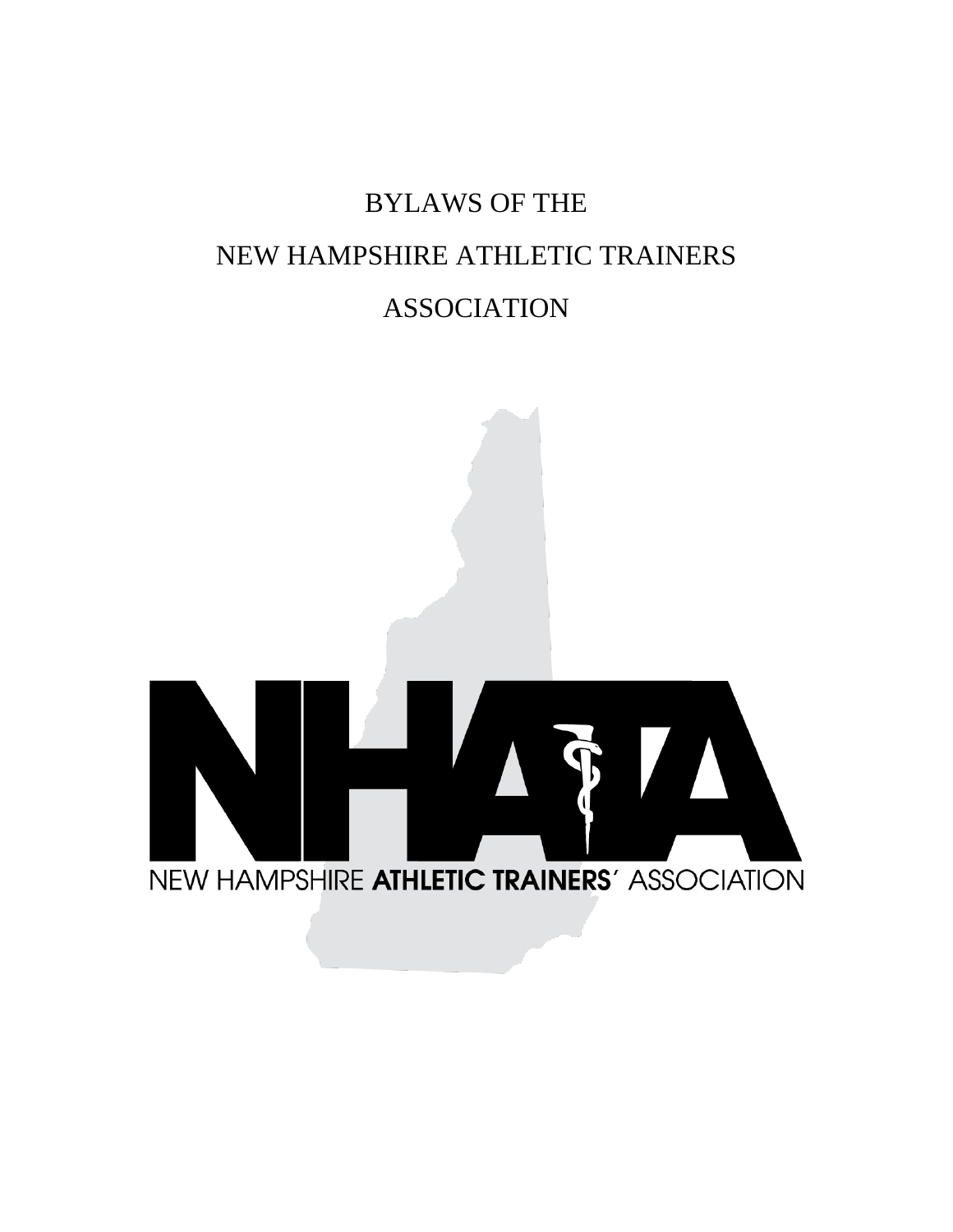# REVISED

# 11/15/2021

# 11/23/2019

# 03/02/2013

# NEW HAMPSHIRE ATHLETIC TRAINERS ASSOCIATION BYLAWS

(A New Hampshire Non-profit Organization)

ARTICLE 1. Name

Name. The name of this organization, established as a nonprofit organization under the laws of the State of New Hampshire, is the New Hampshire Athletic Trainers Association (NHATA).

# Article 2.0

Purposes

The purposes for which the NHATA is organized and shall be operated are as follows:

- a. To enhance the quality of health care provided by athletic trainers.
- b. To advance the profession of athletic training through education and research in the prevention, evaluation, management, and rehabilitation of injuries.
- c. To safeguard and advance the interests of its members by presenting the profession's viewpoints, concerns, and other important information to the media and to appropriate legislative, administrative, regulatory, and private sector bodies, and by developing a working relationship with appropriate governmental and private sector not-for-profit and for-profit entities.
- d. To advance members' levels of knowledge through the collection, interpretation, and dissemination of information on subjects appropriate to the profession.
- e. To engage in any lawful act or activity for which a corporation may be organized under the Nonprofit Corporation Law.

#### ARTICLE 3.0 Membership

3.1 Classes of members.

The NHATA shall have the following classes of Members. No individual or individual representative of an entity shall be eligible for more than one class of membership at the same time. The classes of membership are:

- a. Certified
- b. Retired
- c. Student
- d. Associate
- e. Honorary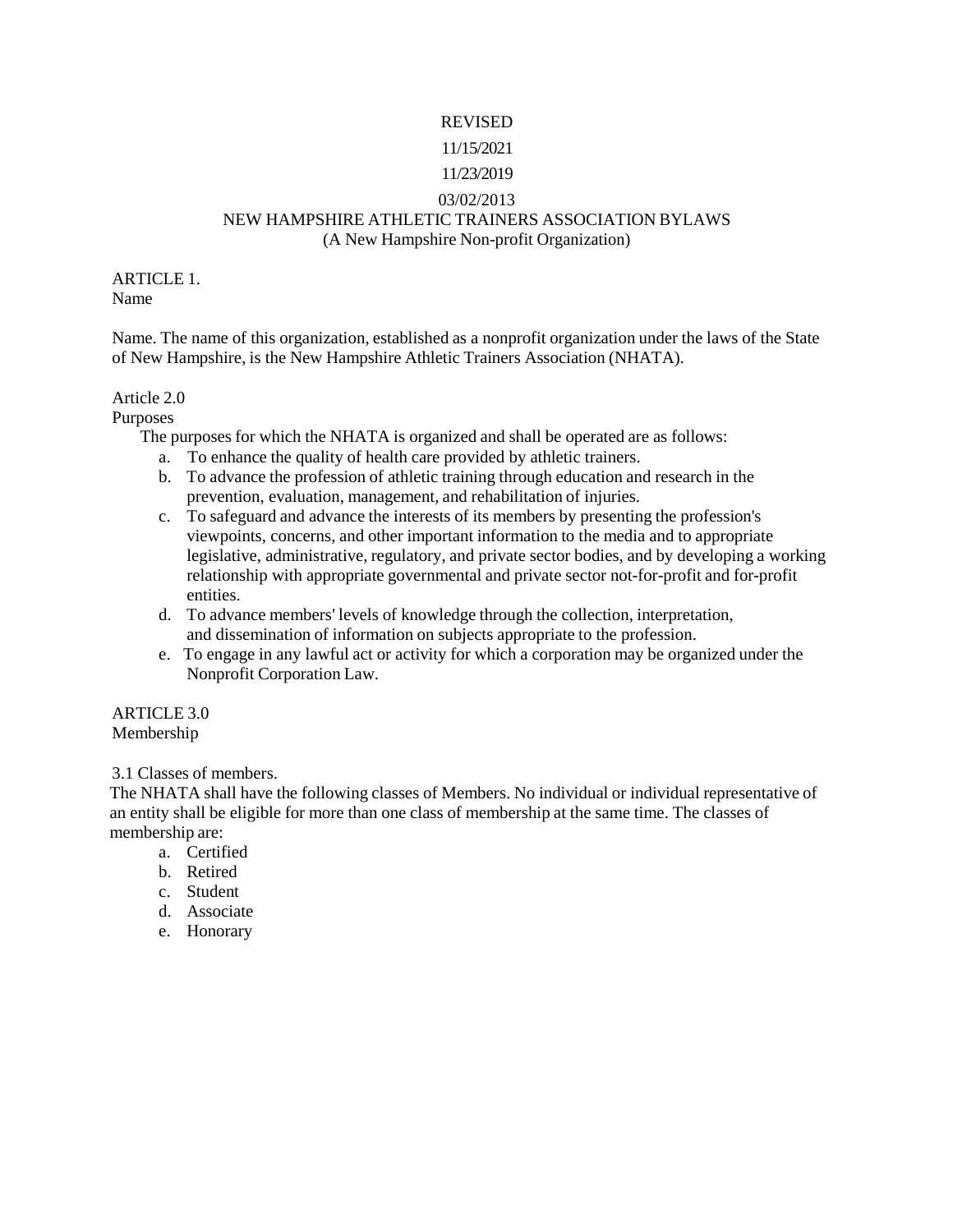3.2 Membership Qualifications.

All membership applicants for Certified, Retired, and Student classifications must reside or practice athletic training in the State of New Hampshire.

- a. **Certified Members**. Certified membership shall be open to any non-student NATA certified athletic trainer (ATC) possessing current Board of Certification, Inc. (BOC) certification and in good standing with the BOC. Certified Members shall pay such state dues as shall be determined from time to time by the Officers of the NHATA.
- b. **Retired Members**. Retired membership shall be open to any Certified Member who possesses current BOC certification, is in good standing with NATA-BOC and establishes that he or she is now retired from the practice of athletic training. Additionally, the Member must submit a letter to NHATA stating that the Member is retired from the practice of athletic training as of a certain date. Retired Members shall pay no dues.
- c. **Associate Members**. Associate membership shall be open to individuals who are working professionally in athletics, education, research, medicine, or an allied health profession related to athletic training. An individual who has fulfilled the requirements to apply for the BOC certification exam and is not currently enrolled as a full-time student shall be eligible for the Associate membership category. In addition, the membership category of a Certified Member in good standing with NATA who has been placed on inactive status by the BOC shall be changed to Associate Member. Associate Members shall pay such state dues as shall be determined from time to time by the Officers of the NHATA.
- d. **Student Members**. Student membership shall be open to those individuals meeting the following criteria:
	- i. noncertified individuals enrolled as full-time students in an accredited college or university; and
	- ii. individuals making progress toward the fulfillment of the requirements for BOC certification.
	- iii. An individual may be classified as a Student Member for a combined total of no more than eight years (undergraduate five, graduate three). After eight years, the individual must transfer to the Associate Member category. Student Members shall pay such state dues as shall be determined by the Officers of the NHATA.
- e. **Honorary Members**. An individual may be awarded Honorary membership in NHATA only by NHATA. Persons who show profound interest in and promote the athletic training profession shall be eligible. Nominations shall be made by Certified Members only and must be accompanied by resumes. Nominations shall be made to the Officers of the NHATA for approval. Honorary Members shall pay no dues.

3.3 Application for Membership.

3.3.1 Application for membership is automatic for NATA members who designate New Hampshire as their primary address. Dues are included in NATA yearly membership dues.

3.3.2 Application for membership for NATA members who reside in or are employed in New Hampshire but designate another state as their primary address with the NATA may apply for membership by completing a membership application on the NHATA website and submitting annual dues.

3.3.3 Non-NATA members that reside or are employed in New Hampshire may apply for membership by completing a membership application on the NHATA website and submission of annual dues for the period of membership applied to.

3.4 Membership Standards.

All members must comply with the "NATA Code of Ethics" and NATA's "Membership, Eligibility Requirements, and Membership Sanctions and Procedures".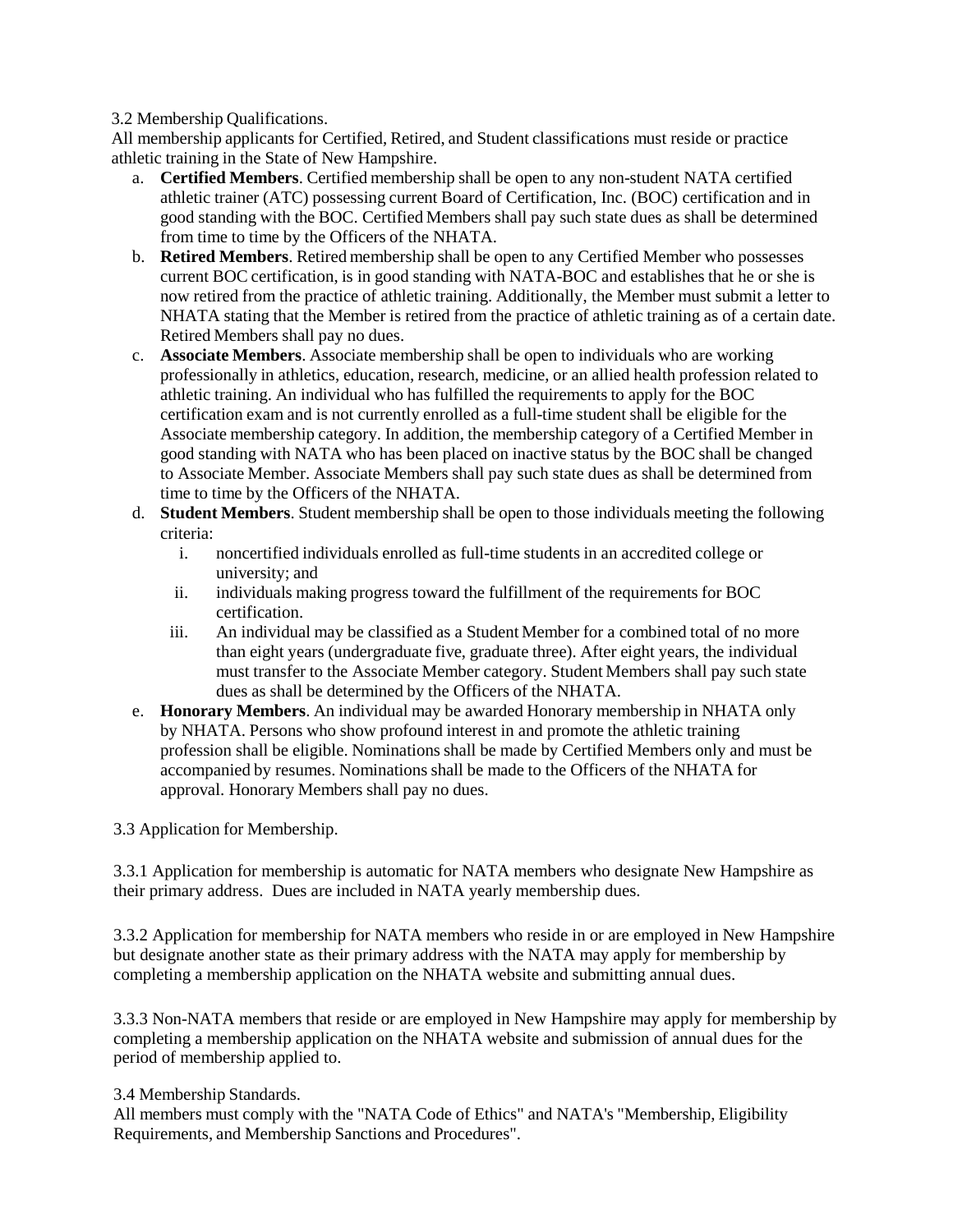#### 3.5 Membership Rights and Privileges.

- a. Certified Members. Each Certified Member shall have the right to one vote on any matter coming before the Members and have the right to attend all meetings of the NHATA. Certified Members who are also members of the NATA shall be eligible to serve as officers and serve on committees for the NHATA. Certified Members who are only members of the NHATA and not members of the NATA shall be eligible to serve on committees for the NHATA but ineligible to serve as officers for the NHATA. Certified Members shall have the right to exercise such other privileges as may be prescribed by the NHATA Officers.
- b. Associate, Student, Retired, and Honorary Members. Associate, Student, Retired and Honorary-Members shall have the right to attend all meetings of the NHATA. These members may have other rights and privileges as prescribed from by the NHATA Officers.

#### 3.6 Membership Dues.

- a. Amount. A qualified applicant shall become a Member upon payment of the annual dues set by the NHATA Officers for such classes of membership after consultation with the membership.
- b. Payment. Dues shall be paid upon the acceptance of an individual's or entity's application for membership pursuant to article 3.3.
- c. In case if hardship, the NHATA Officers shall have the power to extend the time of payment on unpaid dues. Persons submitting checks in payment for dues that returned for insufficient funds and persons who allow their membershipsto lapse and then renew membership shall be assessed such additional charges and fees as are determined and approved by the NHATA Officers.

# 3.7 Termination of Membership.

Any Member may terminate membership at any time by notifying the NHATA's Secretary of the intent to terminate. Such termination shall not give the terminating Member any right to rebate of dues paid.

#### 3.8 Non-transferability.

Membershipsin the NHATA shall not be transferable from one Member to another Member or proposed Member.

ARTICLE 4.0 Members Meetings

4.1 Time, Location, Notification.

The organization shall conduct at least semiannual member meetings. The membership shall be notified of the time and location of all meetings by the NHATA Officers giving adequate notice in by electronic mailing in addition to posting of meeting time on the NHATA's public website NHATA.org

#### 4.2 Purposes.

The semiannual meetings shall be held for the purpose of announcing NHATA's financial status, for the delivery of Committee reports, and for the reporting of other information and the conduct of such other business as the NHATA Officers may determine is important to NHATA and its Members.

#### 4.3 Parliamentary Authority

- a. All meetings and proceedings will be conducted in accordance with the most recent edition of Robert's Rules of Order.
- b. Minutes of each meeting shall be kept.

ARTICLE 5.0 Committees and Appointments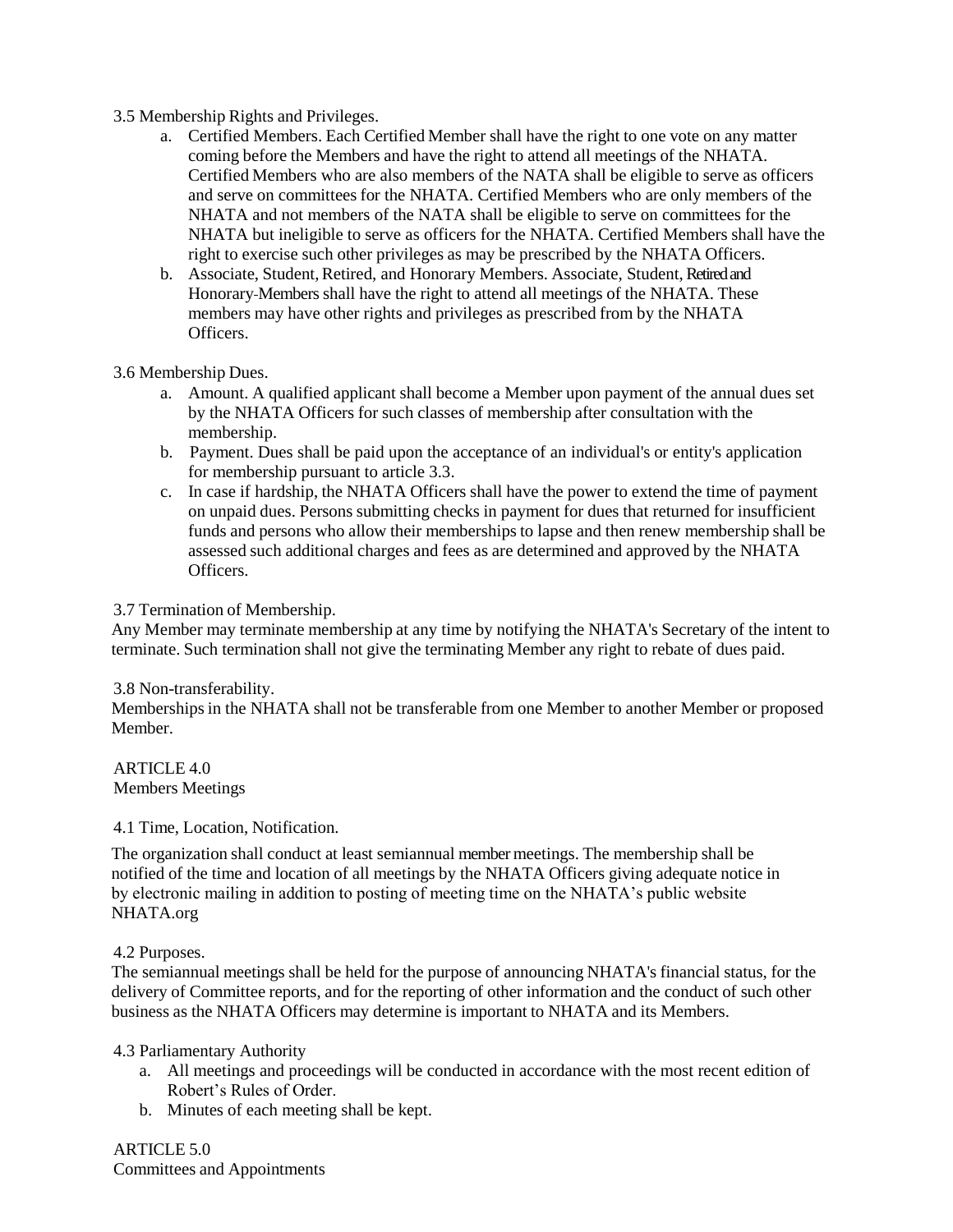# 5.1 Committees of the NHATA.

Committees of the NHATA may be established at any time by the NHATA Officers. The authority, responsibility, and organization of each Committee shall be set forth in the Policies and Procedures Manual.

#### 5.2 Standing Committees.

- a. How Constituted and Powers. The NHATA Officers may from time to time establish standing committees from the membership of the NHATA. The authority of such Standing Committees shall be limited to those specifically delegated in writing, except that Standing Committees may also make recommendations to the Officers of the NHATA with respect to actions related to the Committee's jurisdiction but not specifically delegated to the Committee to undertake.
- b. Organization and Procedure. Standing Committee Chairs shall be appointed by the President and approved by the Officers of the NHATA. Standing Committees shall be governed by the rules provided in Article 6 except as specifically provided in this article.

# 5.3 Other Committees.

Ad Hoc Committees whose authority is limited to that of advising the Officers of the NHATA may be established by the President or Officers of the NHATA. Ad Hoc Committee Chairs may be designated by the President or Officers of the NHATA.

#### 5.4 Notice of Meetings.

All Committee Meetings may be called by the Chair of the Committee upon actual notice to each member or where written or oral notice is left for the member at the email address or telephone or facsimile number supplied for such purposes by the member to the Committee's Chair.

#### 5.5 Quorum.

A majority of the whole number of Committee members, but in any event not less than two persons, shall be necessary and sufficient to constitute a quorum for the transaction of business at any Committee meeting.

#### 5.6 Appointments.

The President shall appoint a Certified Member to the position of State Representative serving a threeyear term. This representative is to serve as liaison to the NATA at district and national meetings.

#### ARTICLE 6.0 Officers of the NHATA

#### 6.1 Officers.

NHATA's Officers shall include a President, President Elect, Secretary, and Treasurer.

#### 6.2 General Powers.

Management and conduct of the affairs of the NHATA shall be vested in and controlled by its Officers. The NHATA Officers possess, and may exercise, any and all powers granted to the NHATA under New Hampshire law.

#### 6.3 President

- a. Nomination. The NHATA membership with voting privileges shall nominate candidates for President. Each candidate must be a Certified Member of the NHATA and be in good standing with the NATA and BOC, Inc. An NHATA Officer who ceases to meet qualifications for being a Certified Member of the NHATA and/or a Certified Member of NATA shall automatically cease to be an NHATA Officer.
- b. Election. The President shall be elected by Members with voting privileges immediately following the nomination of the candidates for President of election years. The candidate receiving the largest number of votes shall take office as NHATA's President as of January 1.
- c. Term of Office, Re-election. The term of office of President may consist of *four* consecutive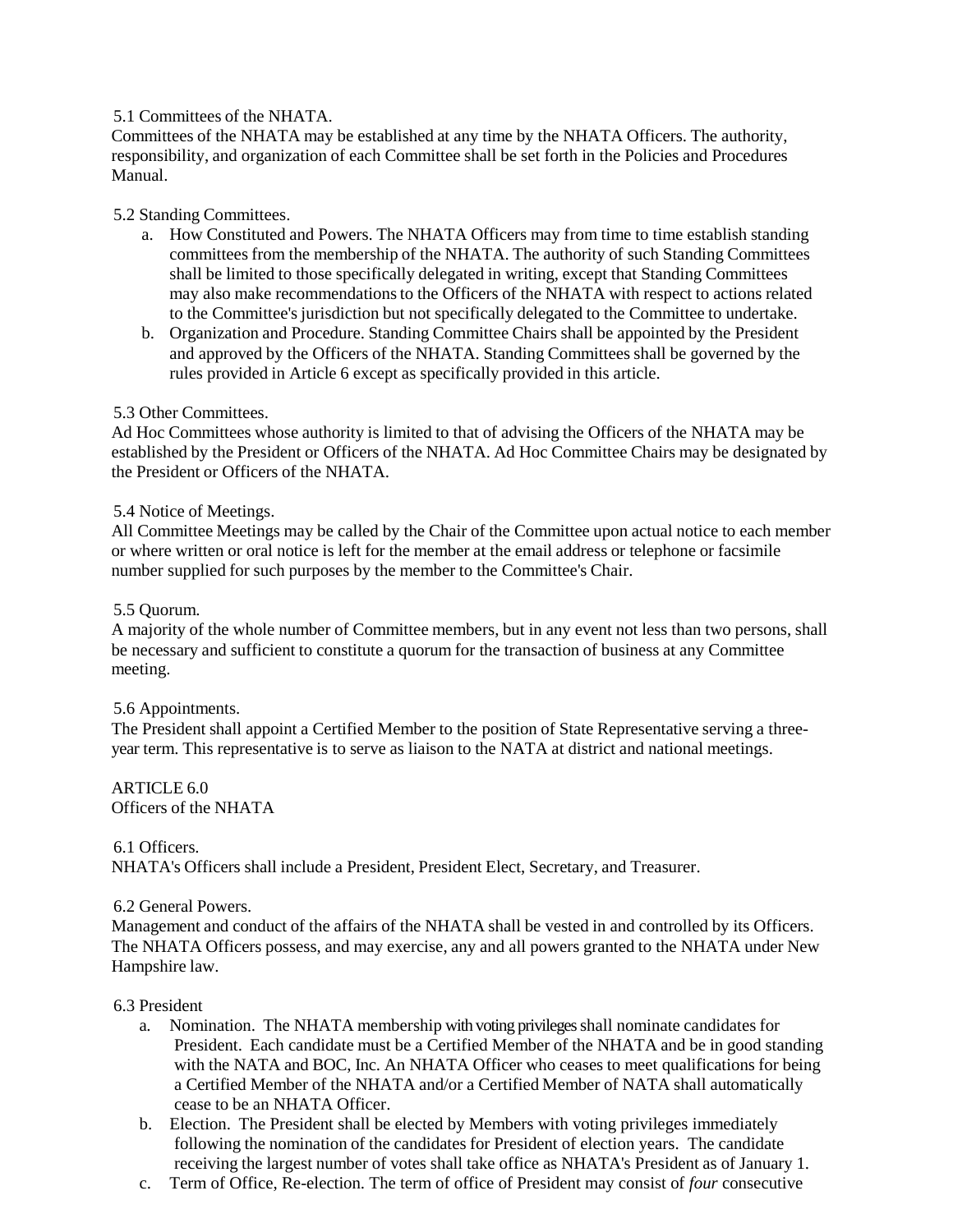years. The newly elected President shall serve no more than *two (2) years* as the President Elect, *and* a second consecutive *two more years* as the President. The President shall be elected *biannually*. The President may not serve more than one (1) consecutive term, except for a President who served as President Elect and served a partial term as President upon the resignation or removal of the previous President, or upon vacancy occurring in the office of the President for another reason, may serve one (1) consecutive full term in addition to the partial term.

# 6.4 Secretary.

- a. Nomination. NHATA Members with voting privilegesshall nominate candidates for Secretary of the NHATA. Each candidate must be a Certified Member of the NHATA and be in good standing with the NATA and BOC, Inc. An NHATA Officer who ceases to meet qualifications for being a Certified Member of the NHATA and/or a Certified Member of NATA shall automatically cease to be an NHATA Officer.
- b. Election. The Secretary shall be elected by Members s with voting privileges immediately following the nomination of the candidates for Secretary of election years. The candidate receiving the largest number of votes shall take office as NHATA's Secretary as of January 1
- c. Term of Office, Re-election. The term of office of Secretary shall be two (2) years. The Secretary shall be elected in even numbered years. The Secretary may not serve more than two (2) consecutive terms, except that a Secretary who served a partial term as Secretary upon the resignation or removal of the previous Secretary, or upon vacancy occurring in the office of the Secretary for another reason, may serve two (2) consecutive full terms in addition to the partial term.

# 6.5 Treasurer.

- a. Nomination. NHATA Members with voting privileges shall nominate candidates for Treasurer of the NHATA. Each candidate must be a Certified-Regular, Certified-Retired, or Certified-Student Member of the NHATA and be in good standing with the NATA and BOC, Inc. An NHATA Officer who ceases to meet qualifications for being a Certified Member of the NHATA and/or a Certified Member of NATA shall automatically cease to be an NHATA **Officer**
- b. Election. An online ballot shall be emailed to each voting Member of the NHATA immediately following the nomination of the candidates for Treasurer of election years
- c. Term of Office, Re-election. The term of office of Treasurer shall be two (2) years. The Treasurer shall be elected in odd numbered years. The Treasurer may not serve more than two (2) consecutive terms, except that a Treasurer who served a partial term as Treasurer upon the resignation or removal of the previous Treasurer, or upon vacancy occurring in the office of the Treasurer for another reason, may serve two (2) consecutive full terms in addition to the partial term.

#### 6.6 Meetings.

- a. Meetings. Meetings of the NHATA Officers shall be held as deemed necessary by those officers. Other meetings of the NHATA Officers may be called at any time by a quorum of the NHATA Membership.
- b. Quorum. A majority of the NHATA Officers shall constitute a quorum.
- c. Action by Majority Vote. President-Elect, Secretary and Treasurer each have one vote*.* President is not eligible to vote. The affirmative vote of a majority of the total number of Officers entitled to vote present at any Meeting at which a quorum is present shall constitute action by those Officers.
- 6.7 Vacancy, Resignation, and Removal.
	- a. Vacancy and Resignation.
		- i. Voluntary. Any Officer may resign at any time by notifying the NHATA Officers in writing. Such resignation shall take effect at the time specified therein.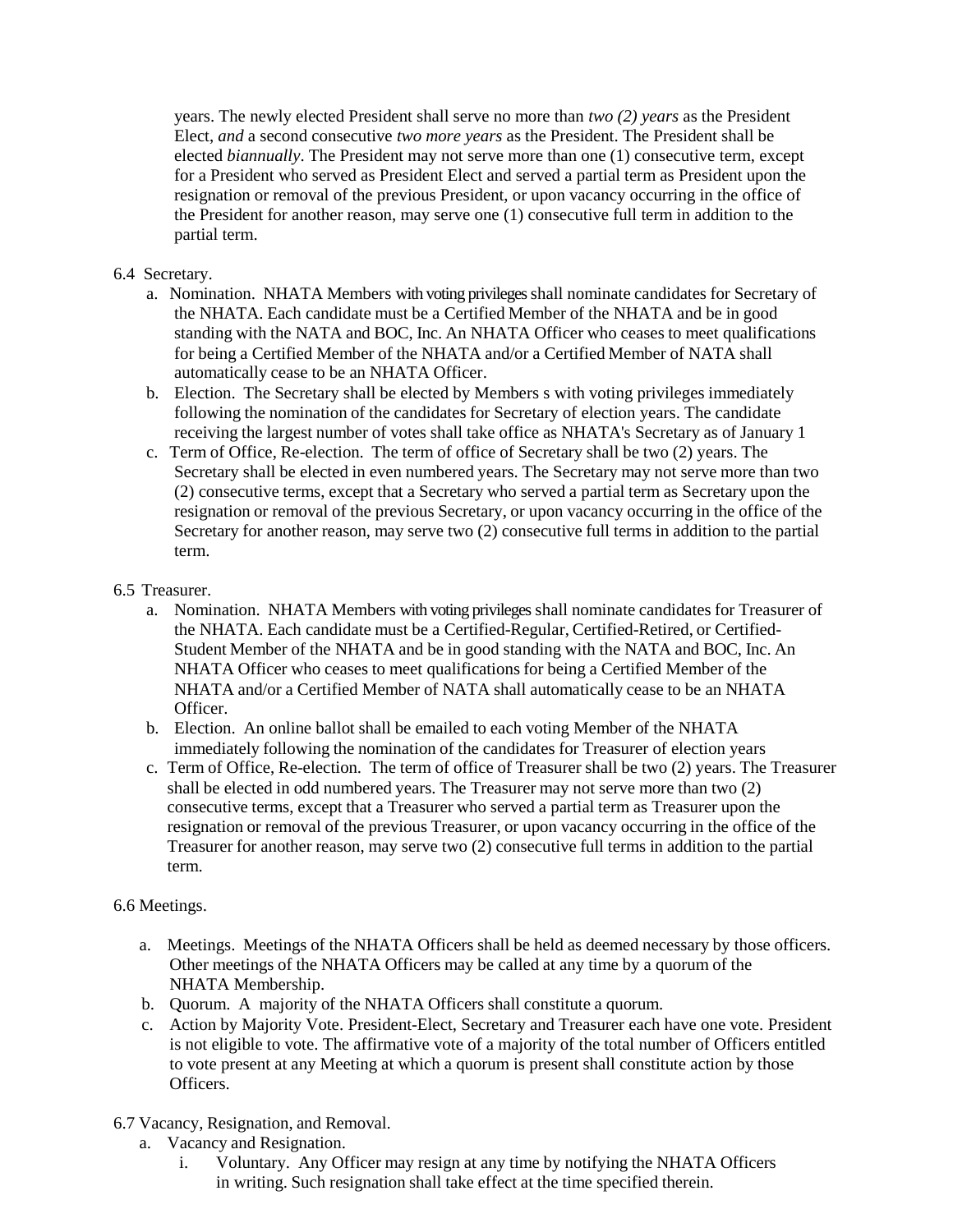- *ii.* Automatic. Any Officer shall be deemed to have resigned and the Office shall be deemed to be vacant when such Officer: (A) resigns such Officer's membership in NHATA, (B) ceases to be a Certified Member in good standing of NATA and BOC, Inc.
- iii. Dies.
- iv. Ceases to be actively involved in the profession of athletic training. If there is disagreement with respect to whether one or more of these events has occurred, a majority of the group consisting of the Ethics Committee Chairperson and those Officers not being considered for removal from Office shall decide the matter.
- b. Removal. NHATA members may remove Officers at any time. The members with voting privileges, by majority vote of the members present at an NHATA member meeting, may call for a ballot of its voting members on the question of whether to impeach an officer. The ballot shall specify which officer is to be removed and for what reason.

# 6.8 Filling a Vacancy.

If the President resigns or is removed or if the Office of President becomes vacant due to another cause, the President-Elect shall assume the Office of President for the remaining part of the President's term. If the President-Elect is unable to assume the Office of President, a special election shall be held to fill the Office of President. If the President-Elect resigns or is removed or if the office becomes vacant due to any other cause, the NHATA Officers may fill such vacancy in the manner provided in Section 6.3. If the Secretary or Treasurer resigns or is removed or if such office becomes vacant due to any other cause, such vacancy shall be filled in the manner provided in Sections 6.4 and 6.5 respectfully.

ARTICLE 7.0 Duties of Officers

#### 7.1 President.

The President shall preside at all meetings of the NHATA. The President shall serve as an ex-officio member of all NHATA committees, and appoint all Committee Chairs, subject to approval of the NHATA Officers. The President shall have general charge of the business of the NHATA, and carry out its policies under the direction of the NHATA Officers and membership. The President shall make an Annual Report to the membership each year.

#### 7.2 President Elect.

The President Elect shall act in the absence of the President, and shall perform such other duties as the NHATA Officers may prescribe. In the absence of the President and President Elect, the Secretary and Treasurer will work in concert to perform such other duties as the NHATA Officers may prescribe.

#### 7.3 Secretary.

The Secretary shall supervise the keeping of the general records of the NHATA, including the minutes of semi-annual meetings and submit reports to the membership regarding the same at each semiannual meeting, and shall perform such other duties as usually pertain to that office or as shall from time to time be delegated by the President.

#### 7.4 Treasurer.

The Treasurer shall supervise all financial activities of the NHATA and submit reports to the membership regarding the same at each semiannual meeting, and shall perform such other duties as usually pertain to that Office or as shall from time to time be delegated by the President.

#### Article 8.0

Contracts, Checks, Drafts, Bank Accounts, etc.

#### 8.1 Execution of Contracts.

The Officers of the NHATA may prospectively or retroactively authorize any Officer, employee, or agent, in the name of NHATA, to enter into any contract or execute or satisfy any instrument, and any